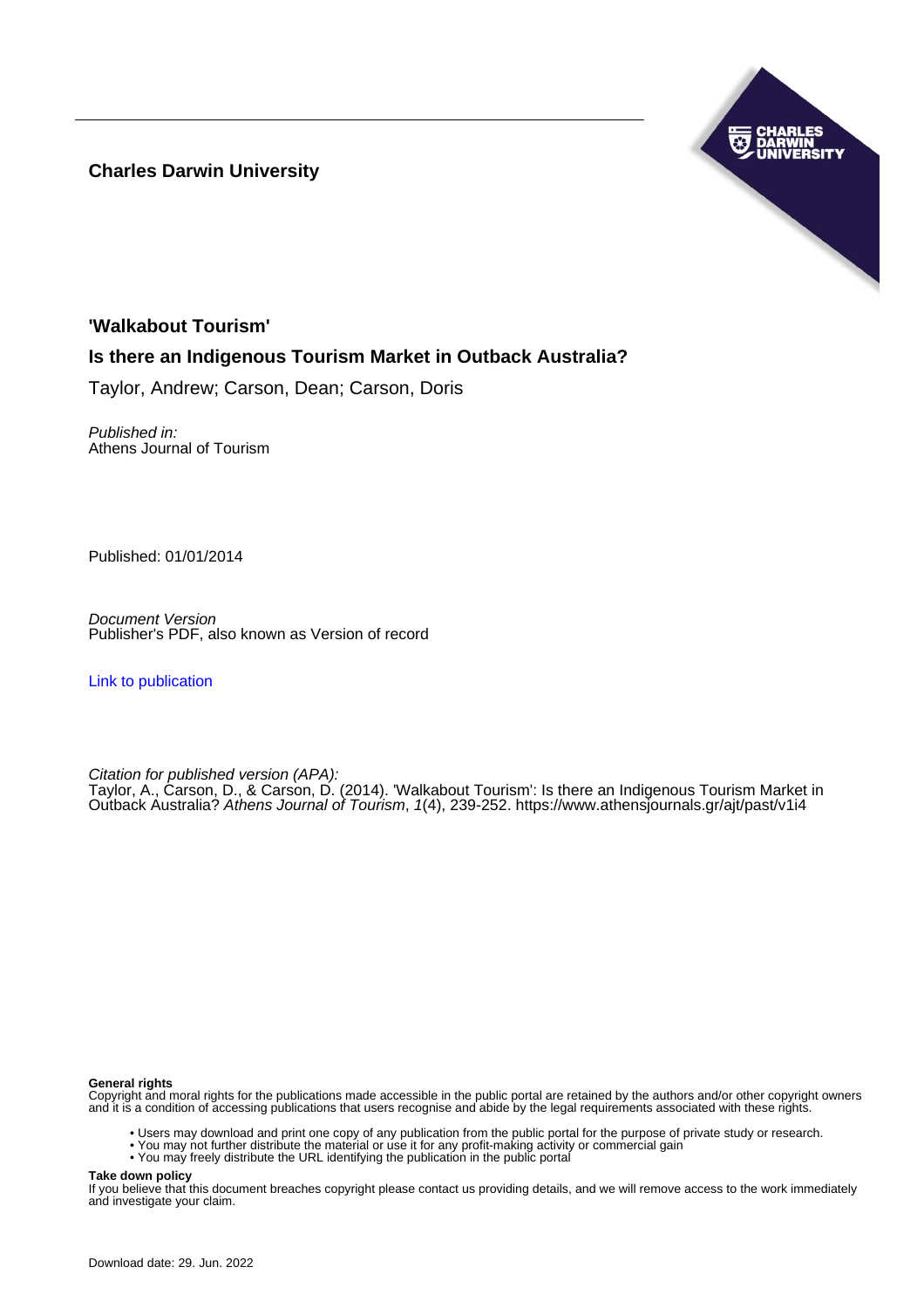# **'Walkabout Tourism': Is there an Indigenous Tourism Market in Outback Australia?**

*By Andrew Taylor Dean Carson† Doris Carson‡*

*Outback areas of Australia account for much of the landmass with just 5% of the population, many of whom are Indigenous Australians. Despite tourism being an important industry for Outback economies, it has declined in recent decades prompting a search for new and expanding tourism markets. While Indigenous tourism in the form of visits to Indigenous communities, attractions and sites to obtain the Indigenous 'experience' has been pursued it has, along with other niche markets, delivered at best limited and isolated successes. But Indigenous people are themselves highly mobile, making frequent and regular trips away from home. In the past these trips were labelled in a derogatory way as 'walkabout'. The characteristics of these trips posit them firmly within accepted definitions of tourism but, excepting one study on homelessness, there is a vacuum in research on the potential of people 'on the move' as a tourist market. Consequently, we do not know the potential size or characteristics of the market, an awkward contradiction given the historical focus on generating tourism at places where Indigenous people live. This study is the first to analyse data for Outback areas from the perspective of providing baseline*  information about that market. While results are mixed in terms of *the potential to support a flailing tourism industry, this study finds that Indigenous people on the move should not be ignored.*

# **Background and Introduction**

 $\overline{a}$ 

The Australian landmass is the size of continental United States (excluding Alaska) but has a population of just 23 million. These are concentrated in and around large cities like Sydney, Melbourne and Brisbane along the eastern coastline, their hinterlands and in the rapidly growing city of Perth in the far west of the country. By 2012 some 80% and growing of the nation's population resided in these urban and peri-urban areas (ABS, 2012a). Away

Senior Research Fellow, Charles Darwin University, Australia.

<sup>†</sup> Professor, Charles Darwin University, Australia.

<sup>‡</sup> Independent Scholar, Charles Darwin University, Australia.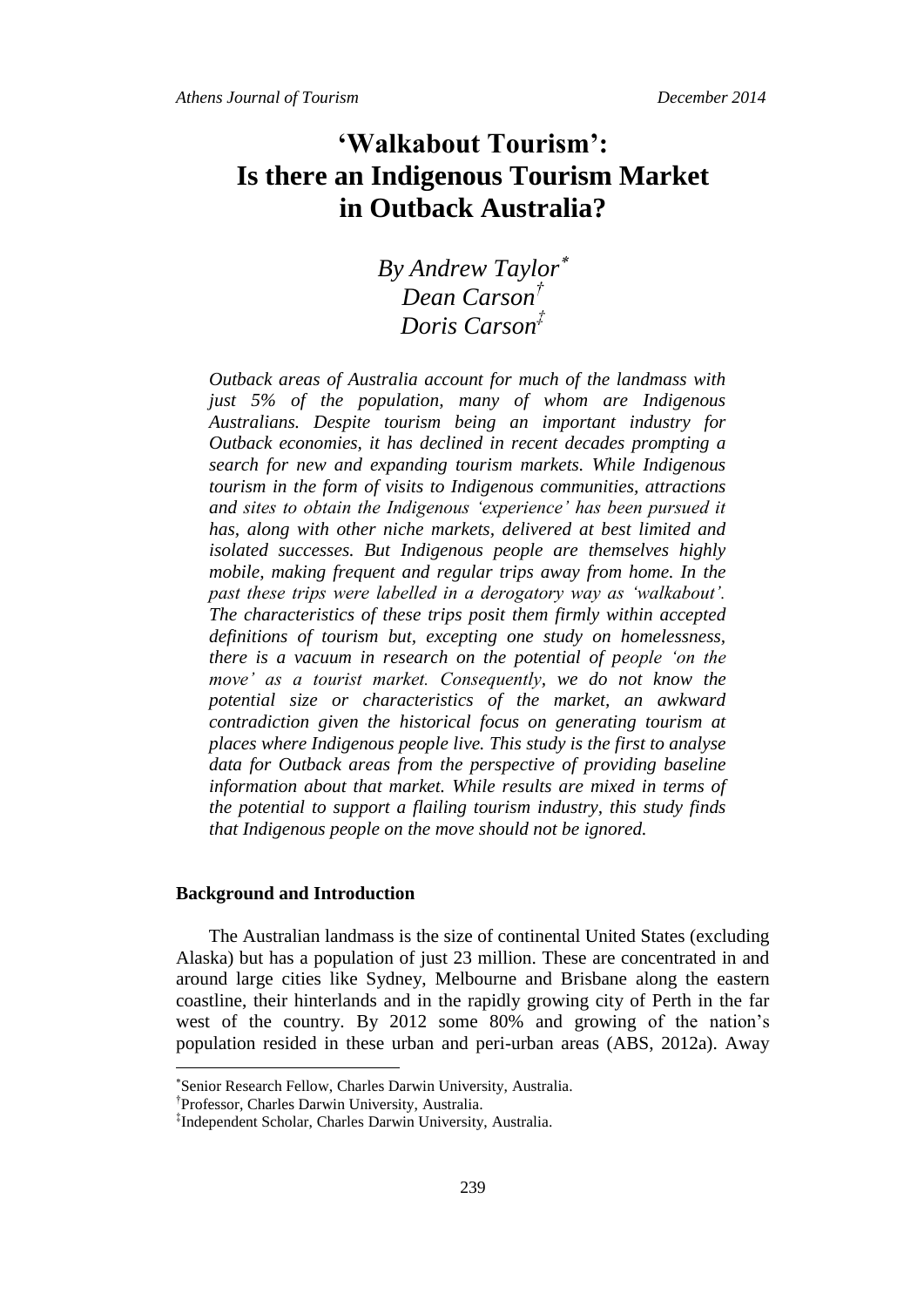from the eastern coastal strip the population density falls dramatically to around 1 person per square kilometre. These 'Outback' areas constitute more than three quarters of the Australian landmass but are home to less than 5% of its residents. There are high proportions of Indigenous Australians (Aboriginal and Torres Strait Islander people) resident, contributing up to 90% of the population in some areas (Figure 1).

**Figure 1.** *The Distribution Of Australia's Indigenous People*



Tourism activity, a major contributor to the national economy, is urban and likewise peri-urban centric and its economic contributions likewise (Taylor and Carson DB, 2010). Despite tourism also being an important industry for many Outback regions, visitation and economic attribution have progressively declined since 1990 (Schmallegger et al., 2011). A number of studies and indicators support this claim (for example, Carson DB et al., 2009; Schmallegger & Carson DB, 2010; TRA, 2010) and, importantly, the extent of decline for individual regions appears to have been positively related to the degree of remoteness. Particularly gloomy observations have been made about regions which market themselves as part of the Australian 'Outback' (Carson DB & Taylor, 2009).

Despite recent growth experienced in Outback areas from extractive industry projects (such as mining and LNG gas developments), net benefits for local communities, such as rent transfer have been underwhelming. This is often in contradiction to what is touted by political and industry sources at the beginning of projects (Rolfe & Kinnear, 2013; Taylor and Carson DB, 2014). This contemporary economic landscape has triggered structural adjustments towards higher concentrations of jobs in services (especially health, education and justice services) and associated reductions in private sector and small business employment. In parallel, the entrepreneurial and innovative capacity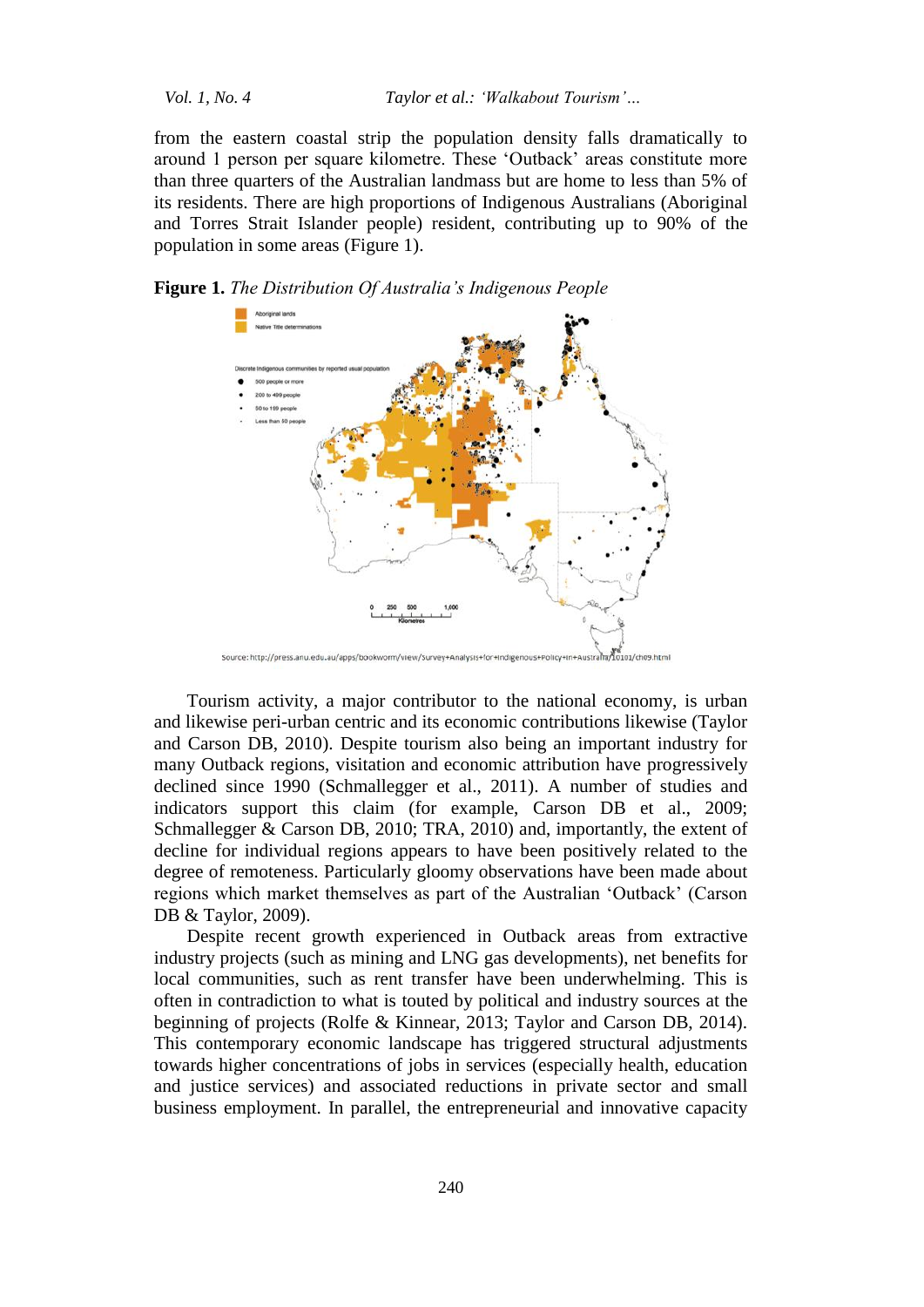of Outback areas has seemingly been diminished (Carson DB, 2011; Carson DB & Carson DA, 2013).

Although a diverse set of transitions have occurred across regions, reductions in the key markets of backpackers, organised coach tours and selfdrive markets have resulted throughout the Outback (Schmallegger et al., 2010). In tandem with 20% declines in total visitor numbers between 1999 and 2009 (Schmallegger & Carson DB, 2010), record numbers of Australians have travelled overseas each year. With domestic visitors accounting for two-thirds of Outback itineraries, the latter has been a critical issue. Only one or two regions within the Outback have avoided these sorts of declines and, ironically, one of these is Australia's North West which is focused on coastal tourism activities like whale watching. It is also the only region not to have the word 'Outback' in its title (Carson DB & Taylor, 2009).

Flailing Outback tourism has prompted national, State and Territory organisations responsible for its development, as well as organisations with a specific Outback remit (regional and local tourism organisations and regional development networks), to proffer and advance alternative markets and activities, such as heritage (Carson et al. 2009), four wheel drive (Taylor  $\&$ Prideaux, 2008), wildlife (Carson DB & Schmallegger, 2009), fossicking and farm or station tourism (Taylor & Carson DB, 2007). However, stark assessments about levels of success towards diversification can be found. Schmallegger and Carson's (2010) study, for example, points to institutional and developmental 'lock in' as a key stumbling block for diversification and growth. Consequently, periods of improvements for tourism at the national level subsequent to the Global Financial Crisis have not been replicated for individual Outback regions (Carson DB & Carson DA, 2014).

One market which has been pursued strongly in recent decades for its potential to redress declines in Outback tourism is the Indigenous tourism market (Whitford & Ruhanen, 2009). Indigenous tourism in this context refers to non-Indigenous visits to Indigenous communities, to sites of cultural significance, and also to engagement with Indigenous people in tours or to view and purchase arts or crafts. The belief that Indigenous tourism is and can be an important market has been evident in the nomenclature of marketing and product campaigns from the national, state and regional tourism bodies (see Carson DB & Taylor, 2009). A unique point of difference is the rich and unique stock of cultural attractions and assets, albeit spread over vast distances and accompanied by limited or no tourism infrastructure. Indigenous tourism has also been promoted in planning and governance strategies associated with the organisations charged with tourism product and marketing development including the national body, Tourism Australia. That organisation in particular has long embedded images of Indigenous people and attractions into its international campaigns as evidence of opportunities for Outback visitors to access a spiritual or cultural experience there (Carson DB & Taylor, 2009; Schmallegger et al., 2011; Pomering, 2013).

Nonetheless, a swathe of complex and interrelated issues for the supply of Indigenous tourism products, infrastructure and services in Outback areas are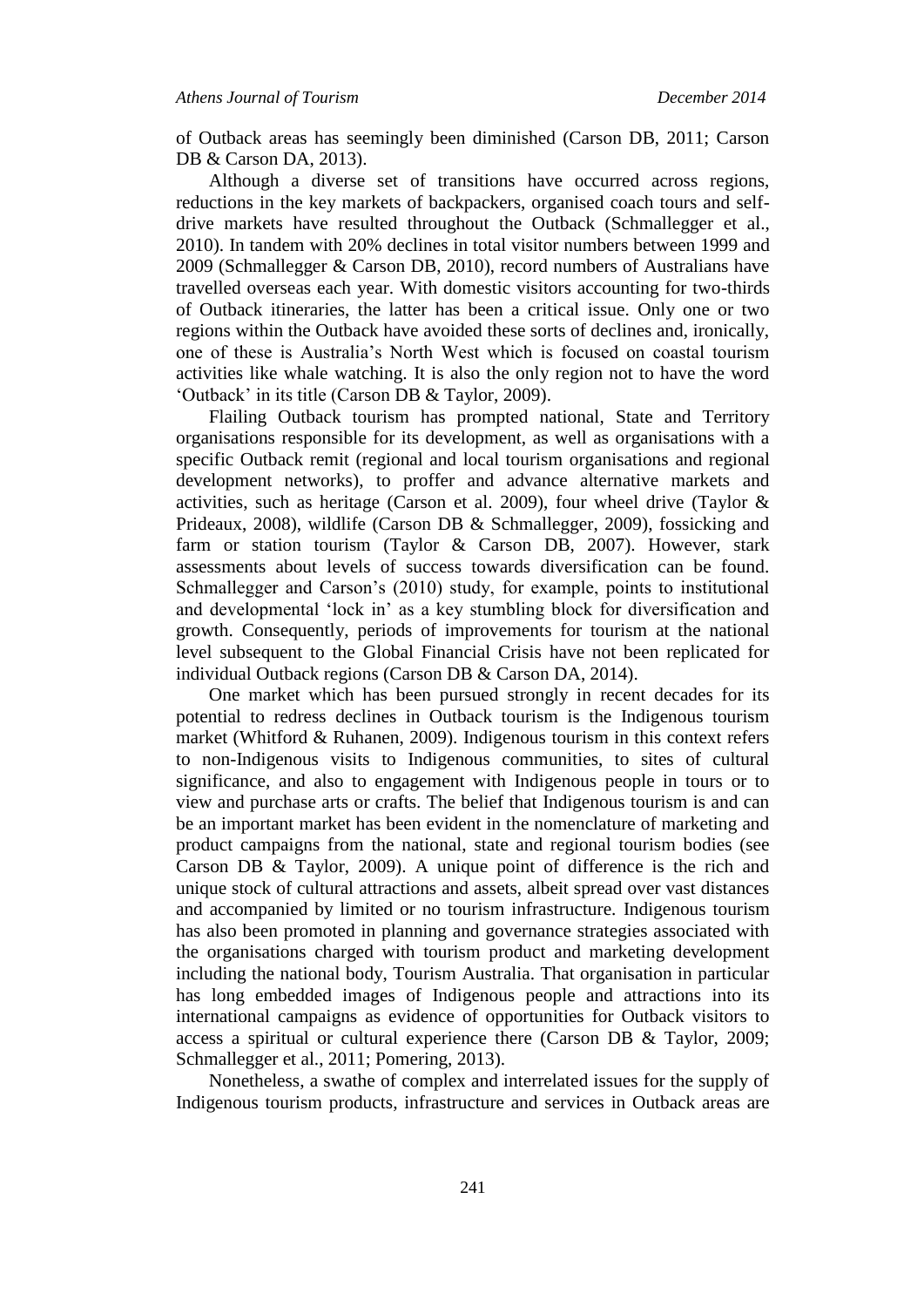documented (Buultjens & Fuller, 2007; Tremblay, 2009 & 20010). Similarly, there are demand side constraints with expenditure on Indigenous tours, shows, arts or crafts constituting a very small part of the overall Outback expenditure by visitors and with Indigenous experiences receiving low priority on Outback itineraries (Schmallegger, & Carson, DB, 2007; Taylor & Carson DB, 2010). With visitor numbers, expenditure, nights and activities in Outback areas at historical low points, and repeat visits uncommon, such difficulties have proven indomitable with only isolated pockets of long-term success in the establishment and sustainment of Indigenous tourism businesses in the Outback documented (Buultjens & Fuller, 2007; Carson DB & Taylor, 2009).

Given the deflated environment for tourism in Outback areas, it is anachronistic that Outback Indigenous residents, estimated at 120,000 (Van Caenegem et al., 2014) and known to undertake regular and frequent shortterm trips away from home, have not been considered or discussed for their potential as a tourist market. The mobility of Indigenous people in the Outback is well documented (Taylor and Carson, 2009). Historically, such movements were met with derision from officious bodies and those charged with the assimilation of First Australians. A lack of understanding on the directions, purpose, length and activities undertaken on trips has permeated through history in Australia and to this day creates friction between residents and those 'on the move'. This lack of understanding and empathy led to the term 'walkabout' being adopted colloquially to denote the seemingly unexplainable and unplanned nature of trips (Petersen, 2004).

In recent times, knowledge about Indigenous mobility (as it is known in academic literature) in Outback areas has been greatly improved thanks to studies in anthropology, migration studies and the analysis of the demand and supply of services like housing, health and education. Despite this, visitors from Outback areas have commonly been labelled 'transients' or 'itinerants', and their travel patterns have been described as falling within one of three categories: 'sacred' travel (people travelling to fulfil obligations to kin, culture and traditional land), service-related travel (people travelling to access health and social services), or travel perceived as a social problem (people travelling to access non-sacred entertainment including access to alcohol and gambling) (Carson et al., 2013).

Substantial gaps remain in relation to understanding about the numbers of people on the move, their sources and destinations, and their characteristics. This is largely because official data collections have limited capacity to accurately and comprehensively account for people on the move (Taylor, 2011). A further reason has been the inability for the research community to move away from problematizing Indigenous people on the move and equally in distinguishing trips as invariably being culturally motivated (to attend cultural ceremonies and so on) (Taylor & Carson DB, 2009). Trips from Outback Indigenous communities have long been seen by residents and officials elsewhere as problematic (like anti-social behaviour) and creative of friction (Carson et al., 2013). The underlying, generalised and subtly discriminatory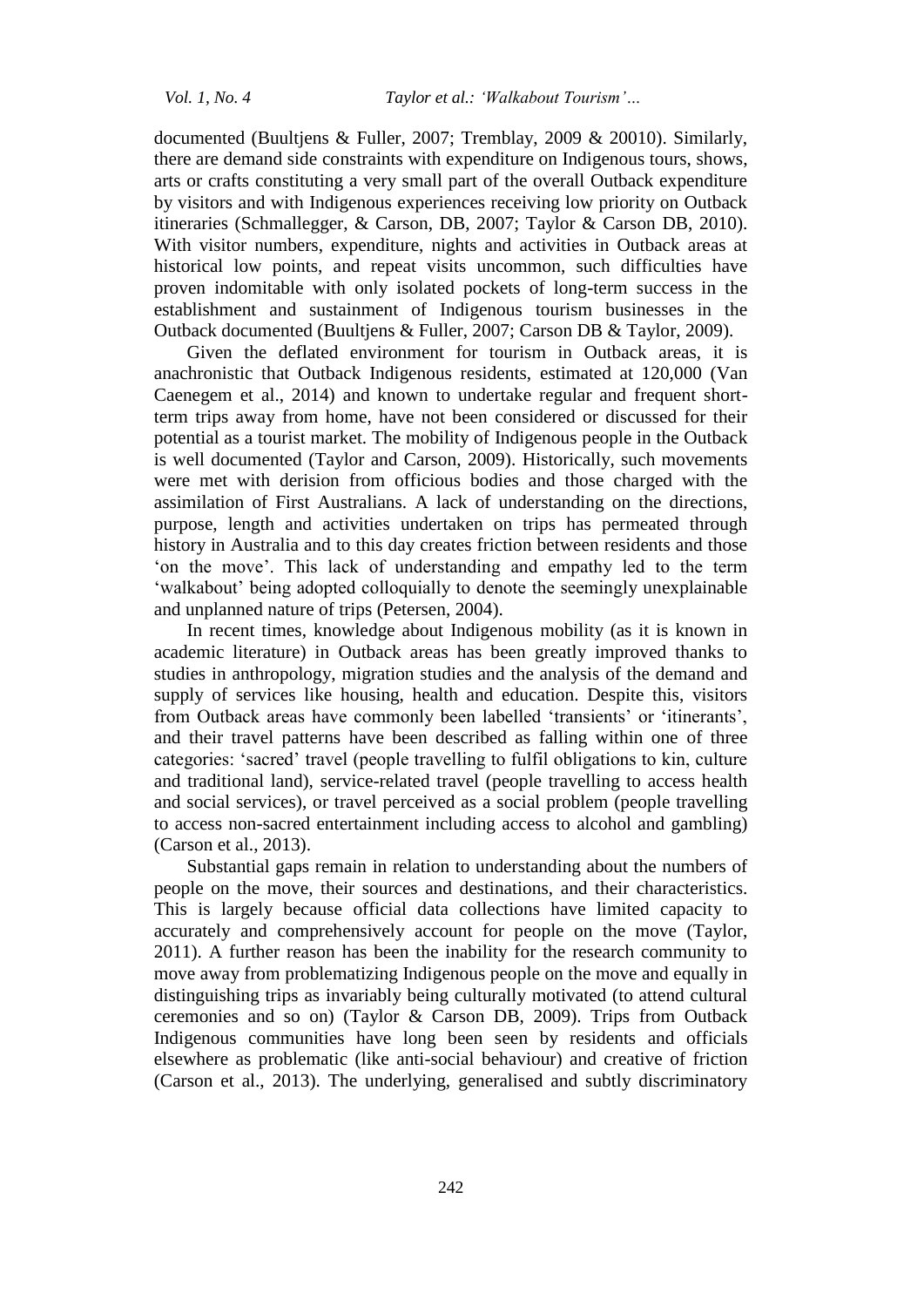# *Athens Journal of Tourism December 2014*

view is Outback Indigenous residents 'belong' in the Outback and not in towns or cities creating problems.

A recent attempt to conceptualise Indigenous travellers as tourists was made by Carson et al. (2013) in the *Annals of Tourism Research*. Their study was on Indigenous itinerant visitors (or 'long grassers') to the city of Darwin in the Northern Territory. They examined travel patterns and some characteristics of trips and contested that, under any accepted definition, longrassers were tourists. As such, they reasoned that attempts to manage friction between these and Darwin residents would benefit by perceiving long grassers as 'problem tourists' who:

'...are incompatible with the accepted dominant status of tourism and emerge from social distance between tourists and hosts, or between different groups of tourists.' (p.1)

The longrassers study focused on only a small part of Outback Australia and did not overtly examine the potential of visitors as a tourism market. The present study is the first to provide baseline data and information on Indigenous people in Australia as tourists, with a focus on Outback areas. We indicate the size and composition of the market by calculating numbers of Indigenous people who were away from home throughout Australia on the night of the Census of Population and Housing in August 2011. We outline the relationships between being on the move and demographic, socio-economic and other characteristics. We then examine the flows of people (by source and destination) as representative of itineraries to discuss the possible net contributions of 'the market' for Outback Australia.

# **Methods**

Each five years, the Australian Bureau of Statistics undertakes the national Census of Population and Housing, which is designed to collect demographic and socio-economic data from all people in Australia on a specific night (in early August). Australian residents provide their location on Census night as well as the address they consider to be their place of usual residence. Downstream coding processes enable users of the data to construct custom matrixes to identify people away from home on Census night, their characteristics and their usual place of residence. The comparison of the two locations (place on Census night compared to place of usual residence) enabled us to construct tables on Indigenous people on the move.

The geographical basis for our study was to compare and contrast the size of the Indigenous cohort on the move in the Outback with the rest of Australia and with non-Indigenous people. Regions were 'constructed' from smaller statistical regions (called Statistical Area Level 3) to enable the Outback to be constructed as one region as well as to facilitate comparisons across geographic levels. In deriving analysis for the size and direction of movements between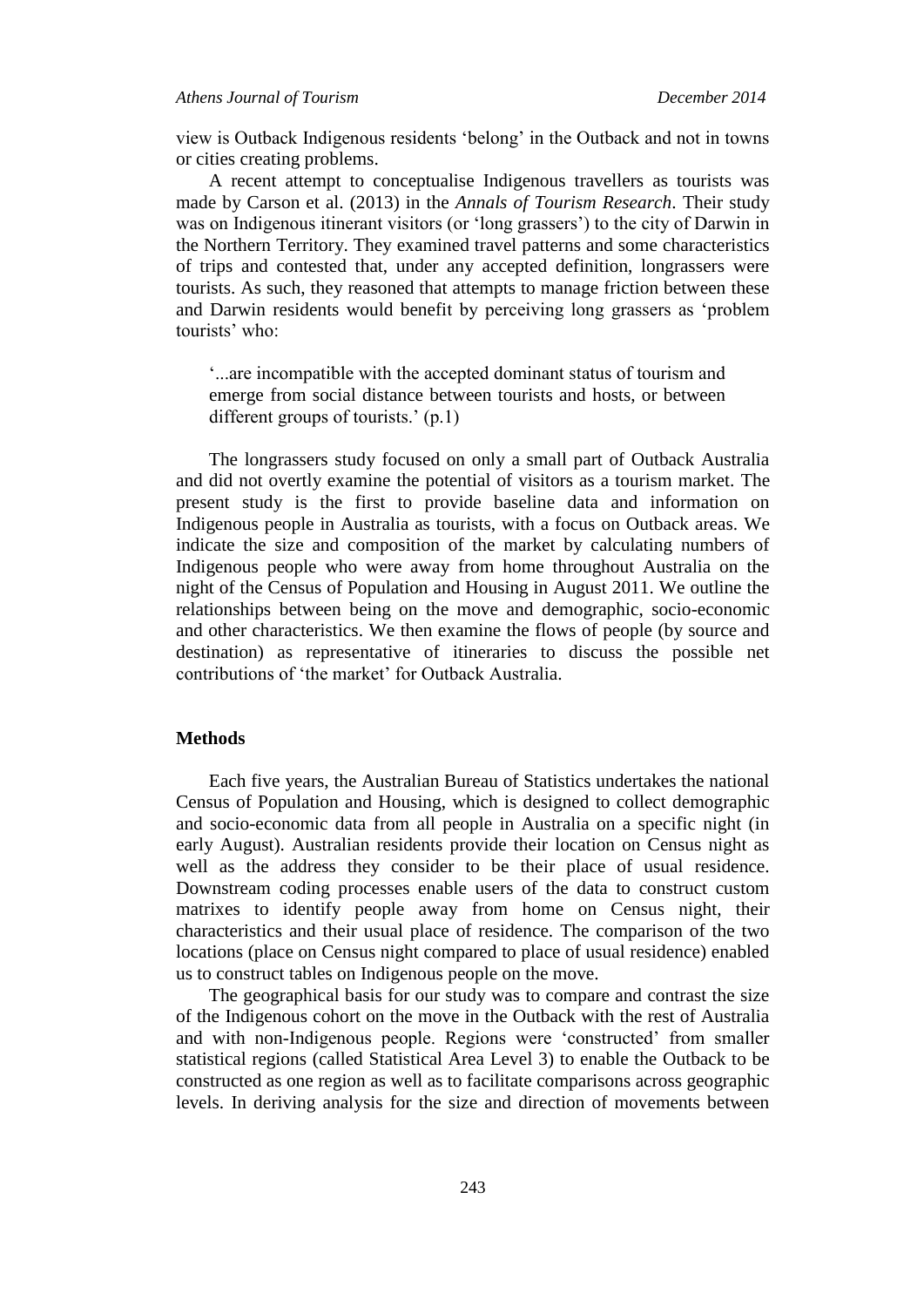Outback and other areas, we divided Australia up into three geographic regions: Outback areas, Capital Cities and Metropolitan Hinterlands. For a number of reasons, including the tendency for many people to not state or partially state where they live and where they were on Census night, the data on flows might be seen as indicative with the value of flows analysis being in proportional comparisons on the size and directions of flows rather than in outlining absolute numbers.

There are some limitations with using Census data to assess the size and characteristics of the Indigenous tourist market in Outback Australia. Not least, the Census is a snapshot held on one night and conducted in early August which, in the north of Australia, is the 'dry' season and allows for relative ease of movement since river and creek crossings on roads are not impassable. Because some people in the Census leave the question on Indigenous status as 'not stated' we allocated these according to stated responses (as standard practice in the use of such data). In addition, the Census cannot report on trip characteristics like purpose, length and travel parties. Nonetheless, there is sufficient congruence in the existing literature to extrapolate from the results in this study on the potential of the market according the known facets of trips in Outback areas. This study is, therefore, baseline by nature in assessing the size and composition of the market and on that basis provides a platform on which future research activities can be based.

# **Results**

#### *Market Size and Characteristics*

Indigenous people made up 2.7% of the Australian population in 2011 but in Outback areas this was 23% (141,289 people). Nationally, some 42,500 (7.4%) Indigenous people were away from home on Census night, compared to 4.7% (875,000) of the non-Indigenous population (Table 1). In Outback areas, home to 586,000 people in total, a greater proportion of both Indigenous (8%) and non-Indigenous (7%) residents were away from home. Consequently, around 27% (10,700) of all people who were away from home in Outback areas were Indigenous.

| <b>Summary indicator</b>                      | <b>Indigenous</b> | Non-Indigenous | <b>Total</b> |
|-----------------------------------------------|-------------------|----------------|--------------|
| Proportion of the Australian population       | 2.7%              | 97.3%          | 100.0%       |
| Proportion of the Outback population          | 24.1%             | 75.9%          | 100.0%       |
| Proportion of those living in Outback areas   | 24.5%             | 2.1%           | $2.8\%*$     |
| Away from home - Outback areas                | 8.4%              | 7.4%           | 7.6%         |
| Away from home - Australia                    | 7.4%              | 4.7%           | 4.8%         |
| Proportion of all people away - Outback areas | 26.7%             | 73.3%          | 100.0%       |
| Proportion of all people away - Australia     | 4.1%              | 95.9%          | 100.0%       |

**Table 1.** *Summary of Population and Indicators of People 'On the Move'*

\*Denotes the proportion of the national population living in outback areas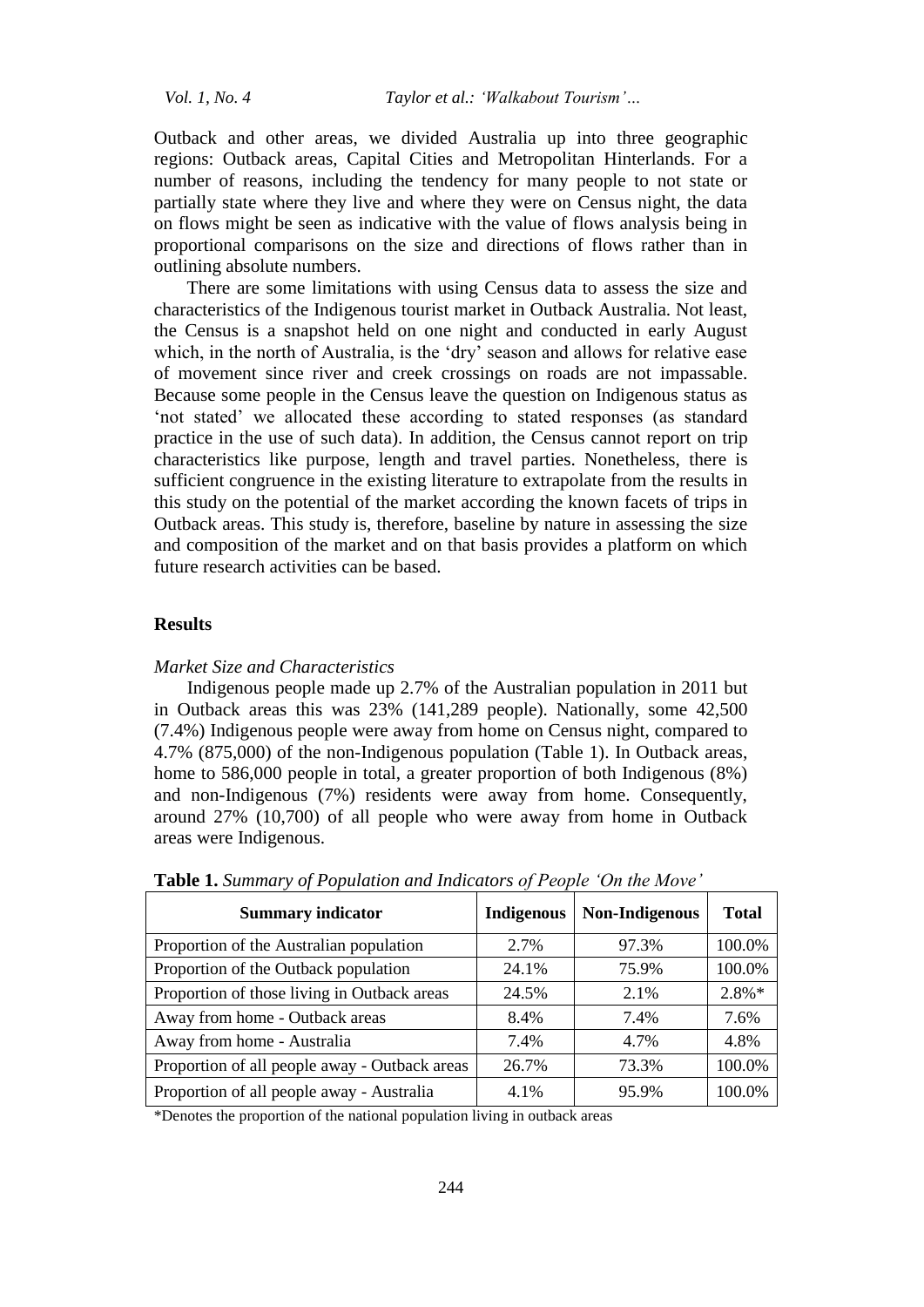# *Athens Journal of Tourism December 2014*

Despite an over-representation of Indigenous people amongst those on the move in Outback areas, there was no correlation between the proportion of the population at the individual region level which was Indigenous and the proportion on the move (Figure 2). Even in regions with a very high Indigenous representation in the resident population, people were no more likely to be on the move. Indeed, three of the top five regions for Indigenous composition (the Far North of Queensland and East Arnhem and Daly-Tiwi-West Arnhem regions in the Northern Territory) had below average proportions of Indigenous people away from home on Census night.

**Figure 2.** *Percent Indigenous Versus Precent away from Home, Outback Regions, 2011*



### *Age and Gender Profiles*

Those aged 10-19 years and 20-29 years comprised more than 40% of Indigenous people away from home on Census night (23% and 19% respectively). But the age profile of people on the move differed markedly by gender with males skewed towards younger age groups and the female distribution very consistent across all age groups at around 15%. Indeed the direction of correlations for males and females between age and the probability of being away are opposite. For males, being away from home was negatively correlated to age ( $r^2 = -0.78$ ) while for females the correlation was positive ( $r^2 =$ 0.73).

Standardising by age and gender revealed additional perspectives with females on the move over-represented (compared to the proportion in the population) at ages 20-29 years and in the older age groups (Figure 3). Males aged 10-19 were particularly over-represented (or highly 'on the move'). Meanwhile the very young were substantially under-represented indicating a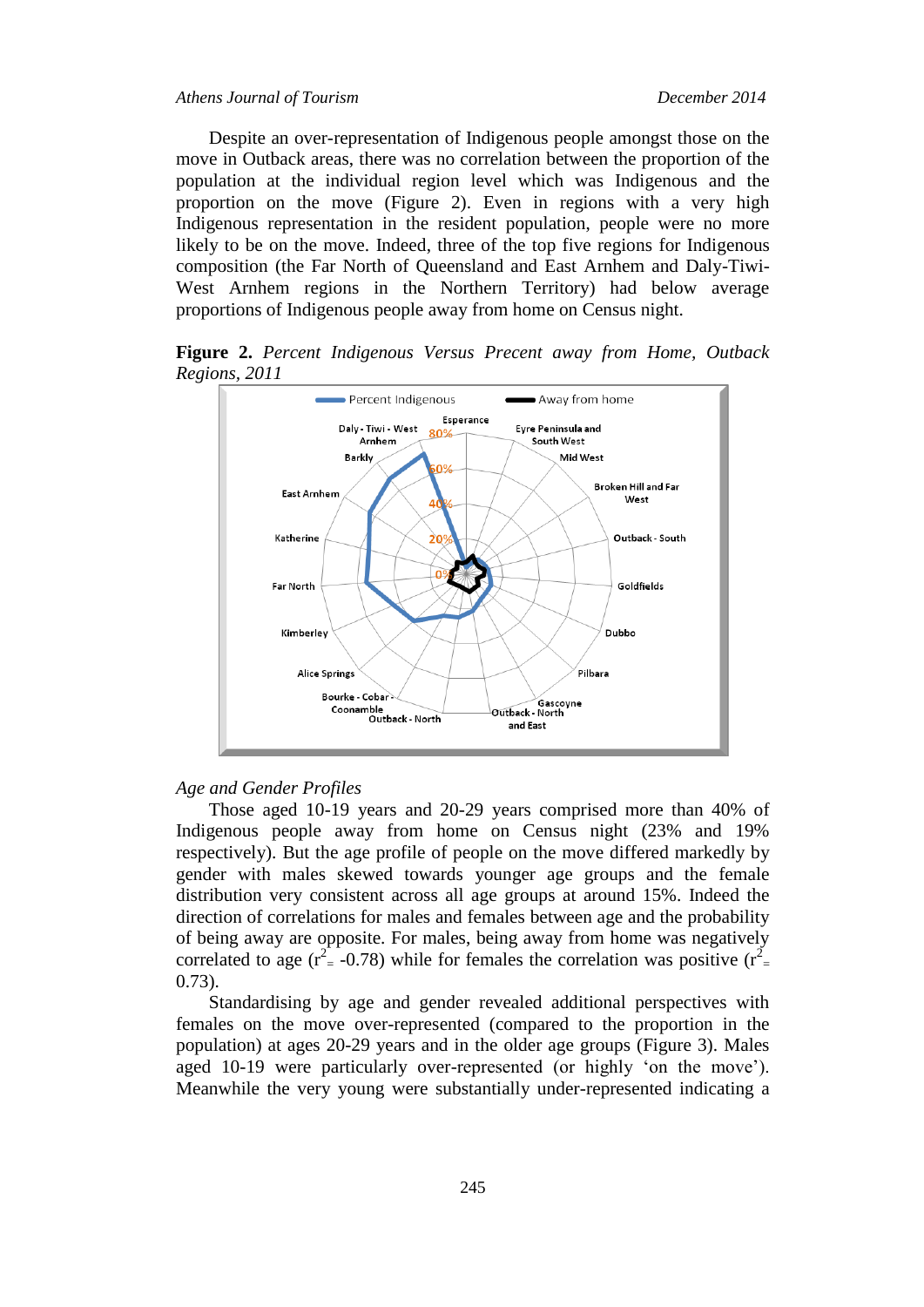small share of people less than 9 years of age were away from home on Census night.



**Figure 3.** *The Extent of Over or Under Representation for People Away from Home by Age and Gender, 2011*

#### *Other Socio Economic Indicators*

Of those attending an educational institution, 9% were away from home on Census night. Profiling by type of institution (Figure 4) shows people attending post-school institutions (Tertiary and Further Education, University and Other institutions) were far more likely to be on the move. A third of university attendees, for example, were away from home. This is largely expected given that there are almost no secondary institutions (with hard infrastructure), let alone tertiary institutions located at Outback Indigenous communities.

**Figure 4.** *Type of Educational Institution Attending for Indigenous People Away from Home, 2011*



In terms of partnering status, those never married were most likely to be away from home and were over represented in that cohort when compared to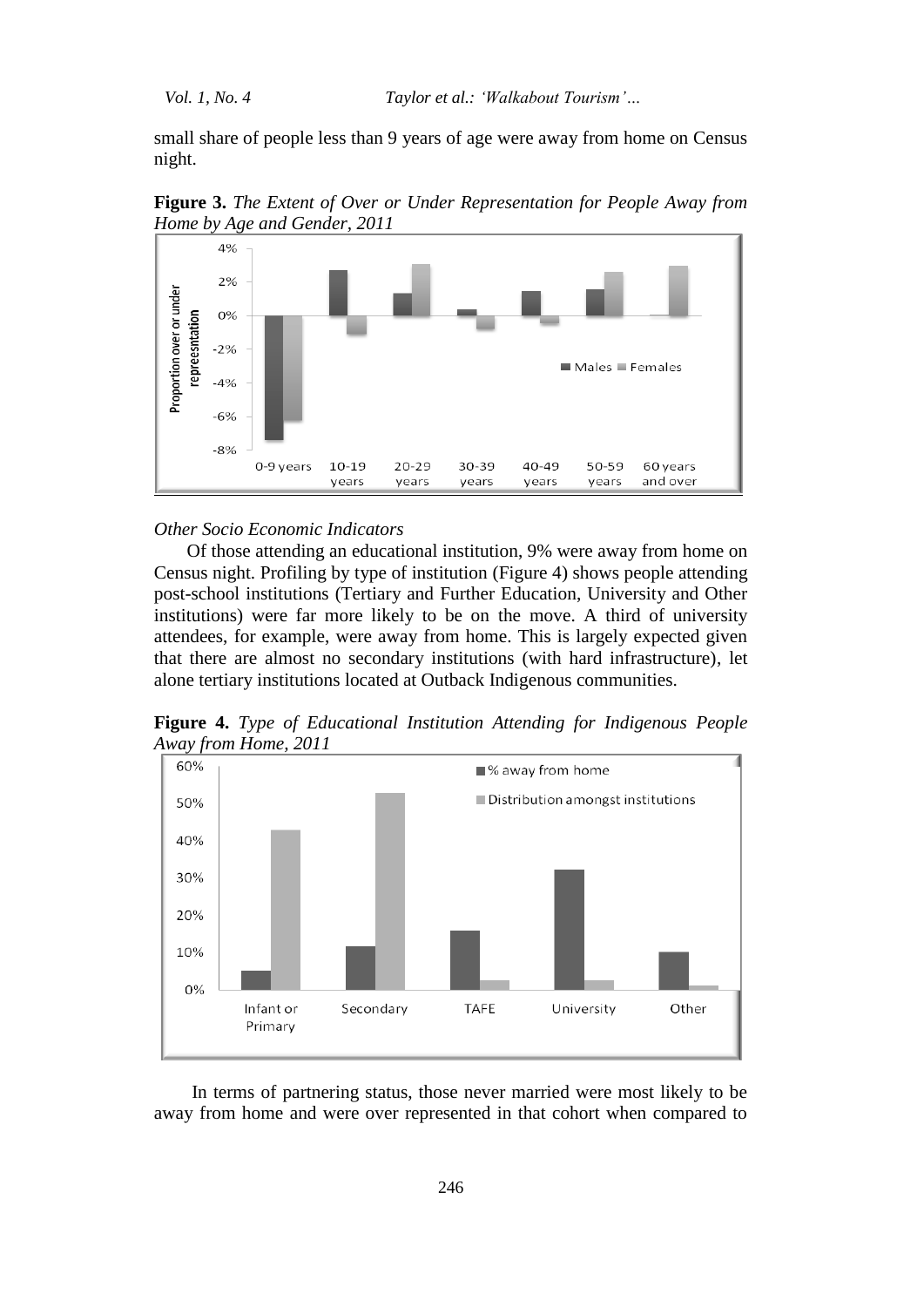the proportion in the overall population (8% for males and 6% for females). Divorced and separated people were also over-represented, however married people were less likely to be on the move. For labour force status, those employed or not in the labour force were highly under-represented in people away, while the unemployed and those who did not state their labour force status were slightly over-represented (Figure 5).

**Figure 5.** *Labour Force Status and Being Away From Home, 2011*



Comparing the distribution of people away from home to incomes shows that most Indigenous people residing in Outback areas had quite low incomes of below \$30,000 (Australian Dollars) per annum. However, a larger proportion of Indigenous people who were away from home were in higher income brackets of above \$30,000 (Figure 6).

30% People away from home 25% Outback areas income distribution 20% (Indigneous) 15% 10% 5% 0% **4411-1999** 520199 531.29 1331.1992 43.99 Negative income ome Hilincome 551-90 - 54.99 - 17.99 - 50.99 - 17.99 Ame 50.399 55% 520.79% Annual individual income range

**Figure 6.** *Income and Being Away From Home, 2011*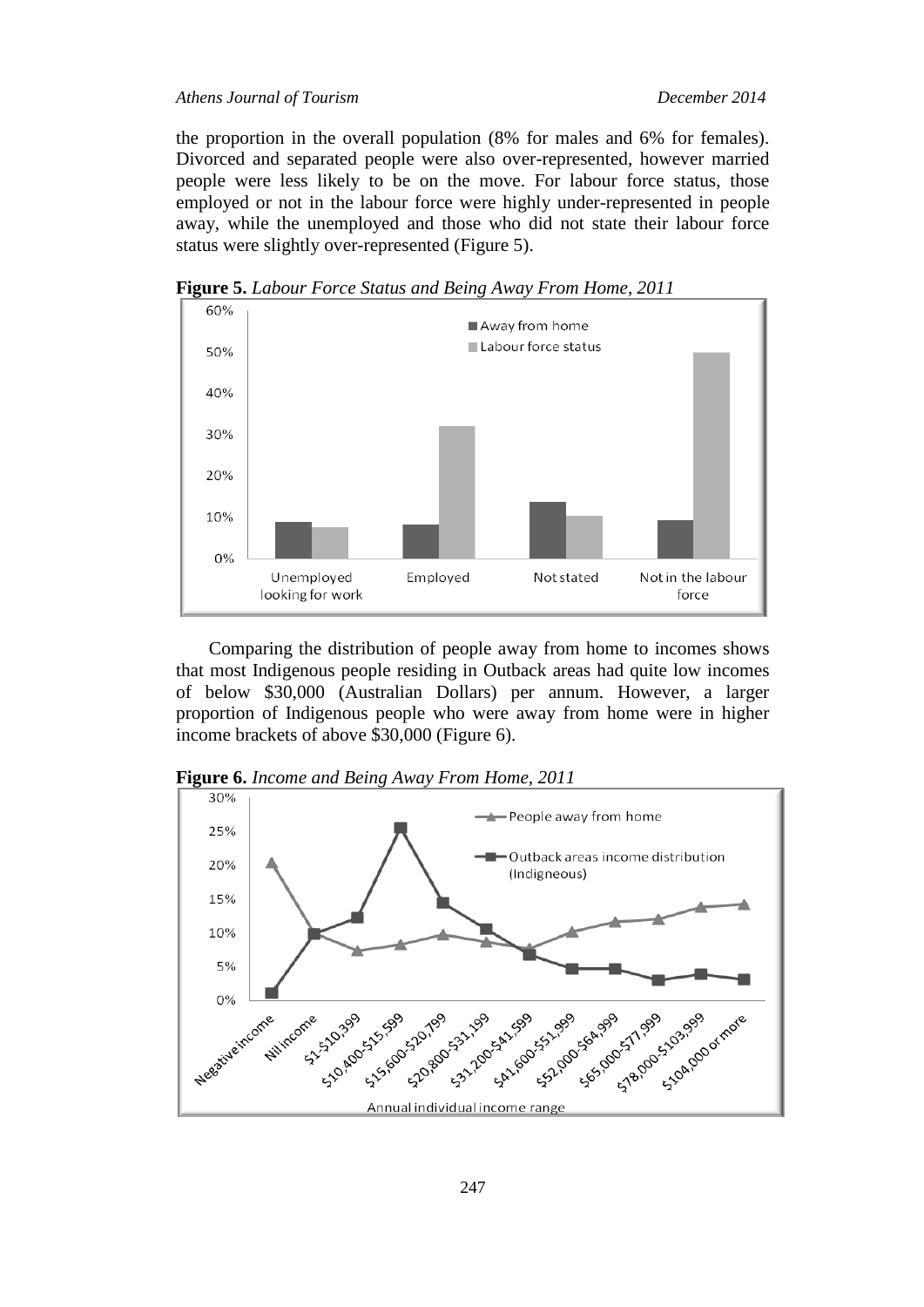#### *Geographic Flows*

In 2011, over 95% of people away from home in Outback areas had left the immediate area in which they resided, although more males (4.8% Indigenous and 2.6% non-Indigenous) remained within the same area compared to females (3.5% and 2.1% respectively). Examining movements involving travel to, from or within Outback areas, 44% of people travelled into the Outback (i.e. from Capital Cities or Hinterlands), some 40% travelled out (i.e. to Capital Cities or Hinterlands) and 16% travelled within Outback areas.

Movements into the Outback were primarily from geographically proximate Hinterland areas (60%) or Capital Cities (40%). Interestingly, it was the reverse for movements out of Outback areas where most (57%) were to Capital Cities. Movements into Outback areas from Capital Cities and Hinterlands were highly male biased at 157 males for every 100 females. However, more females than males (a ratio of 97 males per 100 females) travelled out from Outback areas.

# **Discussion and Conclusions**

This research has revealed a number of important features about the size and potential of the market of Indigenous people on the move in Outback areas. On the surface, its size appears to be quite small at around 43,000 people in 2011. Clearly, many Indigenous people were not visitors to Outback areas, instead were visiting cities or hinterlands. Despite this, the numbers in this study represent a snapshot of just one night, and that the annualised size of the market is likely to be substantially greater. Furthermore, the Indigenous population of Australia is growing rapidly and at a pace far greater than the remainder of the population (see Taylor & Bell, 2013). Growth is particularly noticeable in Capital Cities, and, under these circumstances; we can expect the market to grow in line with population growth. Thirdly, in 2011 the Census was shown to have under-enumerated (through people being 'missed' or avoiding the Census) the number of Indigenous people in Australia by 17%, compared to 6% for non-Indigenous people (ABS, 2012). It is generally accepted that rates of under-enumeration are higher in Outback areas (Taylor, 2011) although precise data are not available. These factors mean that the size of the market is substantially greater than the numbers provided in this study.

Although it might be argued on the basis of the low incomes of Indigenous people that economic attribution from 'the market' in Outback destinations simply does not exist, there are mitigating factors to this line of argument. People on the move had relatively higher incomes, with older females (likely to have higher incomes because they are the most qualified) over-represented, while the very young (with very low incomes) were under-represented.

Furthermore, while Census data does not capture trip characteristics of length, expenditure and purpose for trip, studies in Outback areas have identified commonalities in key trip characteristics by Indigenous people. Invariably these are for combinations of trip purposes including visiting friends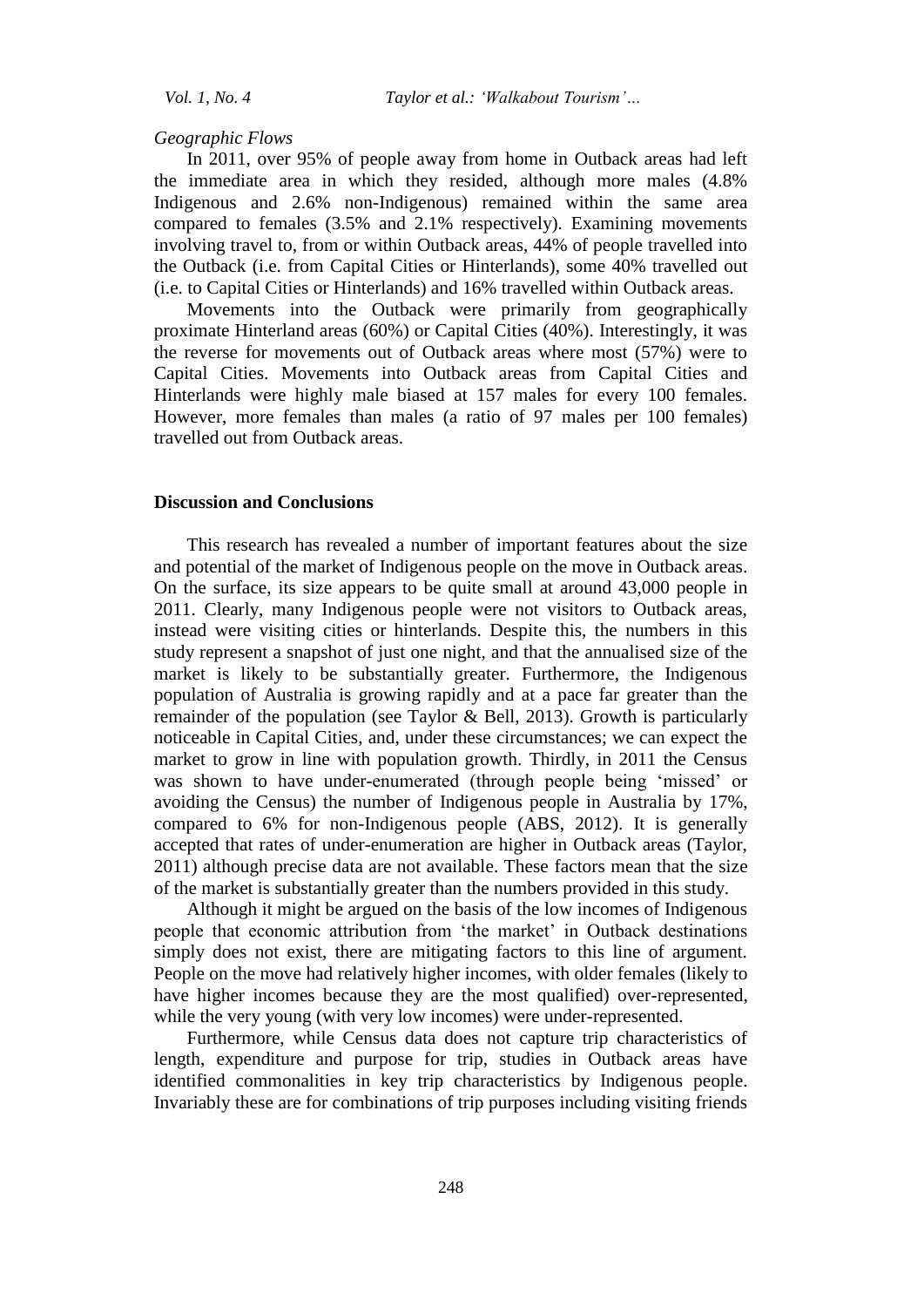and relatives, health and leisure related (Carson et al, 2013; Habibis, 2011; Prout & Yap, 2010). Length of trip is consistently denoted as high, and in many cases up to several months of duration (Morphy, 2007). Trips to and around Outback areas are said to be frequent, regular, and high in repeat visitation (Prout, 2008). The latter is in contrast to Outback trips by non-Indigenous people. Overall, therefore, trip attributes are positive in terms of market potential.

The flows data (which measures movement into and out of a location or area) provides interesting dichotomies regarding aggregated trip directions, gender compositions and the distribution of trips involving Outback areas. Firstly, almost all people on the move travelled to areas outside their area of residence. Given units of statistical geography in Outback areas are generally large this indicates many people were some considerable distance from home. Nevertheless, this finding must be tempered since, within larger Outback population centres, units of measurement are substantially smaller.

Flows data also suggests only a small portion of trips (16%) were within Outback areas with trips to and from Capital Cities and Hinterlands comprising the majority. Furthermore, most trips to Outback areas were from Hinterlands while the majority of trips from the Outback were to Capital Cities. It is reasonable, therefore, to assume that some travellers are circulating from Outback areas to Capital Cities, on to Hinterlands and then returning to the Outback. Finally, the reverse gender bias for trips into and out of the Outback (with males dominating trips in, by some margin, and females marginally dominating trips out) indicates Outback areas are 'sending' females to capital cities while 'importing' male tourists from the Hinterlands. Both aspects of the flows data warrant further research at a more fine grained geographic scale.

From a theoretical perspective, the absence of studies on the Indigenous tourist market to date indicates a popularised tendency to view Indigenous people away from home as an anthropological phenomenon. In light of this study, broader conceptual and epistemological narratives are warranted. It is difficult to argue, for example, that women travelling to capital cities might be primarily seeking to fulfil cultural obligations. Examining the issue from a tourism market perspective is one alternative approach, although understanding Indigenous travel patterns from a tourism perspective would, however, require more primary data collection as existing tourist data sets (such as the national visitor survey conducted by Tourism Research Australia) do not include Indigenous tourists in the sample (or do not identify them as such).

This study has revealed the size and composition of the market suggests some potential, or at the very least, a need for further investigation into how potential might be developed. Given the small size of Outback communities, one or two sustainable jobs from tourism might make a large difference to people's lives. On balance, therefore, our study points to the potential for destinations to engage with and make gains from the market. Gains do not have to be direct financial transactions secured from travellers since providing services like an accommodation hub, in places where flows are concentrated, could attract infrastructure and grants, as well as assist in addressing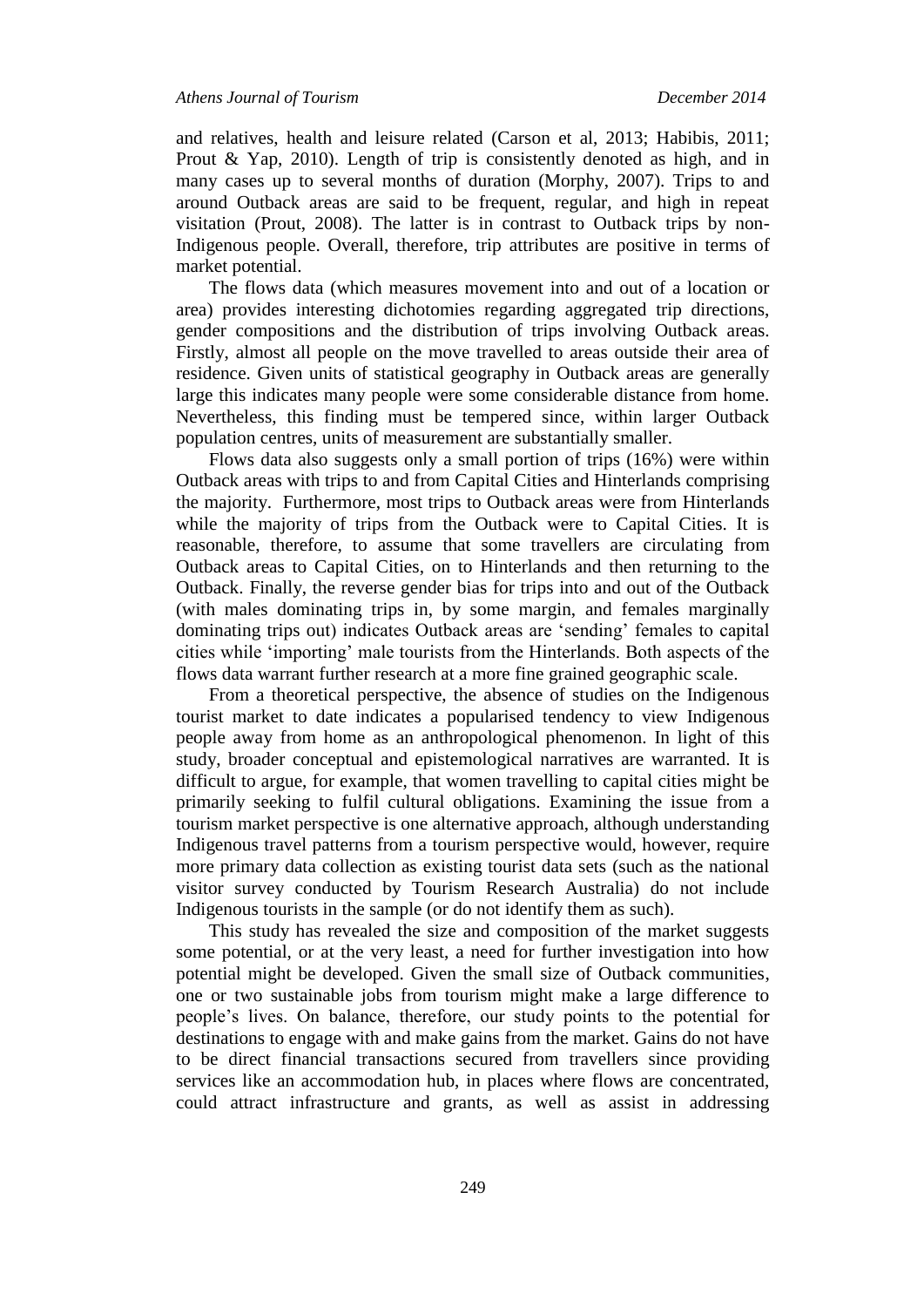homelessness or itinerancy issues. Consequently, a major part of the 'gains' to be had for destinations, is to re-envision Indigenous people on the move from one of problematisation to one of potential, thereby focusing on making all tourists feel welcome.

### **References**

- ABS (2012a) *1301.0 - Year Book Australia, 2012*. Available at http://www.abs.gov.au [25 March 2014].
- ABS (2012b) *2940.0 - Census of Population and Housing - Details of Undercount, 2011*. Available at http://www.abs.gov.au [11 April 2014].
- Buultjens, J. & Fuller, D. (Eds) (2007). *Striving for sustainability: case studies in Indigenous tourism*. Lismore: Southern Cross University Press.
- Carson, DB. & Taylor, A. (2009). 'We'll all go down together: the marketing response of Australia's Outback destinations to recent declines in performance'. In Fyall A, Kozek M, Andreu L (Eds), *Marketing Innovations for Sustainable Destinations*, 189–202, Oxford: Goodfellow Publishers.
- Carson, DB., Prideaux, B., Coghlan, A. & Taylor, A. (2009). Heritage as a motivation for four-wheel-drive tourism in desert Australia. *Journal of Heritage Tourism*, 4(3), 217-225.
- Carson, DB. & Schmallegger, D. (2009) 'Fishing the 'big rivers' in Australia's Northern Territory: market diversification for the Daly River'. In B. Prideaux & M. Cooper (Eds), *River Tourism,* 131-146, Oxfordshire, UK: CAB International.
- Carson, DB. (2011). 'Political economy, demography and development in Australia's Northern Territory' *Canadian Geographer*, 55(2), 226-242.
- Carson, DA., & Carson, DB. (2011). 'Why tourism may not be everybody's business: the challenge of tradition in resource peripheries.' *The Rangeland Journal*, 33(4), 373-383.
- Carson, DB., Carson, DA. & Taylor, A. (2013). 'Indigenous Long Grassers: Itinerants or Problem Tourists?' *Annals of Tourism Research*, 42, 1-21.
- Carson DB. & Carson DA. (2013). 'Mobilising labour in remote 'boom' towns for economic diversification: the case of Tennant Creek, Australia' *Inner Asia Studies in the Humanities*, 2, 31-44.
- Carson DB. & Carson, DA. (2014). 'Local economies of mobility in sparsely populated areas: Cases from Australia's spine'. Available at http://www.science direct.com/science/article/pii/S0743016714000369 [12 12 April 2014].
- Habibis, D. (2011). 'A framework for reimagining indigenous mobility and homelessness' *Urban Policy and Research*, 29(4), 401-414.
- Morphy, F. (2007). 'Uncontained subjects: 'Population' and 'household' in remote Aboriginal Australia' *Journal of Population Research*, 24(2), 163-184.
- Petersen, N. (2004). 'Myth of the Walkabout movement: Movement in the Aboriginal domain'. In J. Taylor and M. Bell (Eds) *Population Mobility and Indigenous Peoples in Australasia and Northern America*, 223-238, London: Routledge.
- Pomering, A. (2013). 'Indigenous Identity in the Nation Brand: Tension and Inconsistency in a Nation's Tourism Advertising Campaigns' *Corporate Reputation Review*, 16, 66–79.
- Prout, S. (2008). '*On the move? Indigenous Temporary mobility practices in Australia*' CAEPR working paper No. 48/2008. Canberra: Centre for Aboriginal Economic Policy Research.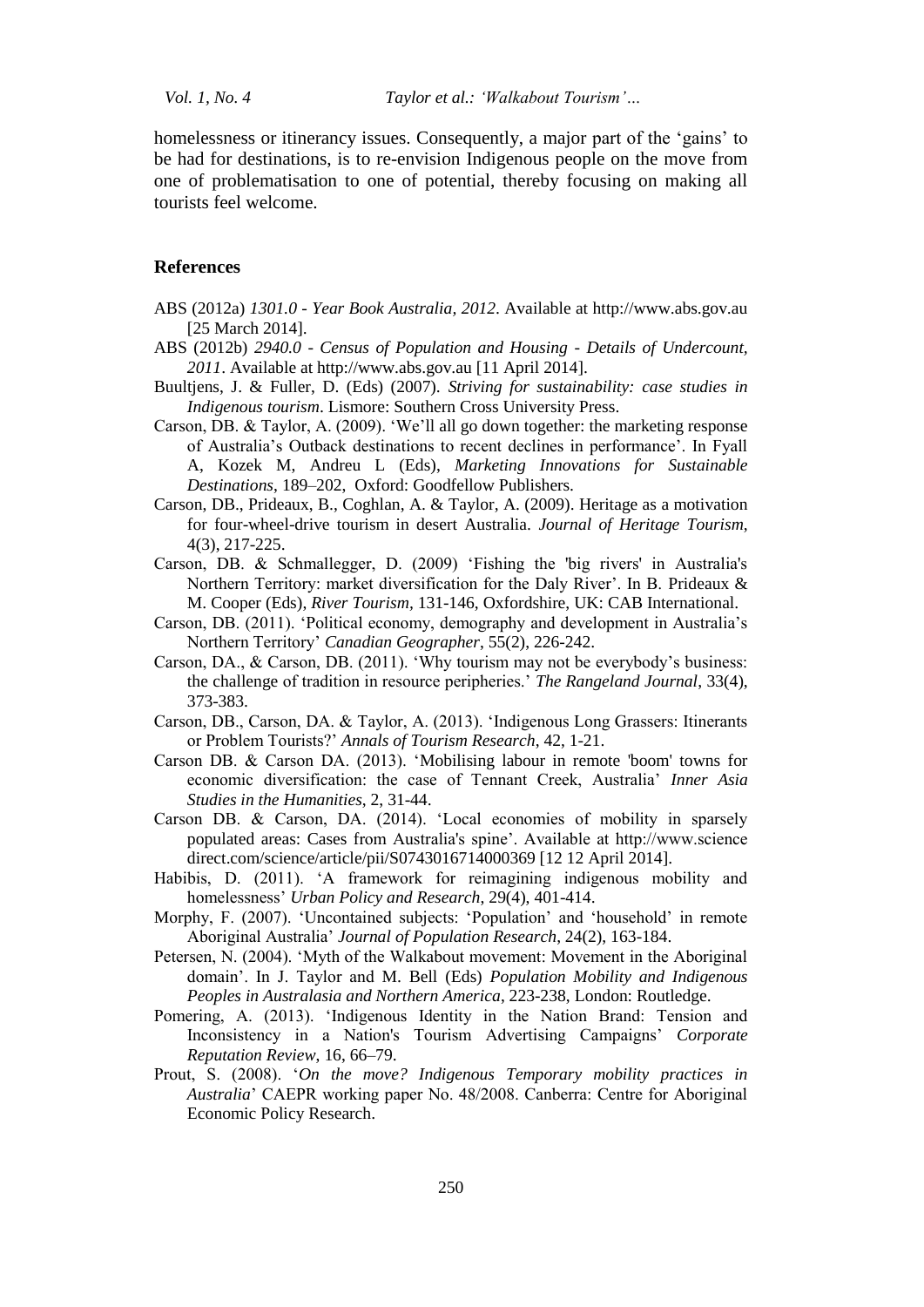- Prout, S. & Yap, M. (2010). 'Indigenous temporary mobilities and service delivery in regional service centres: A West Kimberley case study' CAEPR working paper no. 66. Canberra: Centre for Aboriginal Economic Policy Research. Available at http://caepr.anu.edu.au/Publications/P/2010WP66.php [26 January 2014]
- Rolfe, J. & Kinnear, S. (2013). 'Populating regional Australia: What are the impacts of non-resident labour force practices on demographic growth in resource regions?' *Rural Society*, 22(2), 125-137.
- Schmallegger, D., & Carson, D. (2007). 'Reaching the Independent Traveller: Product Distribution Issues for Aboriginal Tourism Enterprises in Remote Australia'. In M. Kefalaki & G. T. Papanikos (Eds) *Essays on Tourism Research*. Proceedings of the 3<sup>rd</sup> International Tourism Conference. Athens, Greece: Athens Institute for Education and Research.
- Schmallegger D., Carson DB. (2010). 'Is tourism just another staple? A new perspective on tourism in remote regions' *Current Issues in Tourism* 13(3), 201- 221.
- Schmallegger, D. (2011). 'Managing the transition from coach- to car-based markets: the search for commercial value in Australia's Flinders Ranges' In B. Prideaux B & DB. Carson (Eds) *Drive tourism – Trends and Emerging Markets*, 14-35, Milton Park: Routledge.
- Schmallegger, D., Taylor, A. & Carson, DB. (2011). 'Rejuvenating Outback Tourism through Market Diversification: the Case of the Flinders Ranges in South Australia' *International Journal of Tourism Research*, 13(4), 384-399.
- Taylor, A. & Carson, DB. (2007). 'Economic Development for Remote Communities - Can 4WD Tourism Help?' In M. Kefalaki and G. Papanikos (Eds). *Essays on Tourism Research*,, 133-146, Athens: ATINER.
- Taylor, A. & Prideaux, B. (2008). 'Profiling Four Wheel Drive Tourism Markets for Desert Australia', *Journal of Vacation Marketing*, 14, 71-86.
- Taylor, A. & Carson, DB. (2009). 'Indigenous mobility and the Northern Territory Emergency Response' *People and Place*, 17(1), 29-38.
- Taylor, A. & Carson, DB. (2010). 'Four wheel drive tourism and economic development opportunities for remote areas' *Tourismos*, 5(2), 69-85.
- Taylor, A., Bell, L., Axelsson, P. & Barnes, T. (2011). 'The challenge of enumeration and population estimation in remote areas' In DB. Carson, R. Rasmussen, P. Ensign, L. Huskey & A. Taylor (Eds), *Demography at the Edge: Remote human populations in developed nations*, 21-38, Farnham: Ashgate Publishing.
- Taylor, A. & Bell, L. (2013). 'The Northern Territory's Declining Share of Australia's Indigenous population: A call for a research agenda' Available at http://www. cdu.edu.au/the-northern-institute/research-brief-series [12 March 2014).
- Taylor, A. & Carson, DB. (2014). 'It's raining men in Darwin: Gendered effects from the construction of major oil and gas projects' *Journal of Rural and Community Development*, 9(1), 24-40.
- Tourism Research Australia (2010). 'National and International Visitor Data' CD Mota online. Available at http://traonline.australia.com [22 July 2010].
- Tremblay, P. (2009). '*The contribution of Aboriginal tourism to economic development: making appropriate distinctions'* In J. Carlsen, M. Hughes, K. Holmes & R. Jones (Eds), *See Change: Tourism and Hospitality in a Dynamic World*, 951-976, Fremantle: Curtin University of Technology.
- Tremblay, P. (2010). 'Assessing the readiness of Aboriginal groups to participate in regional tourism development: A capabilities-based framework' Gold Coast: Sustainable Tourism Cooperative Research Centre.